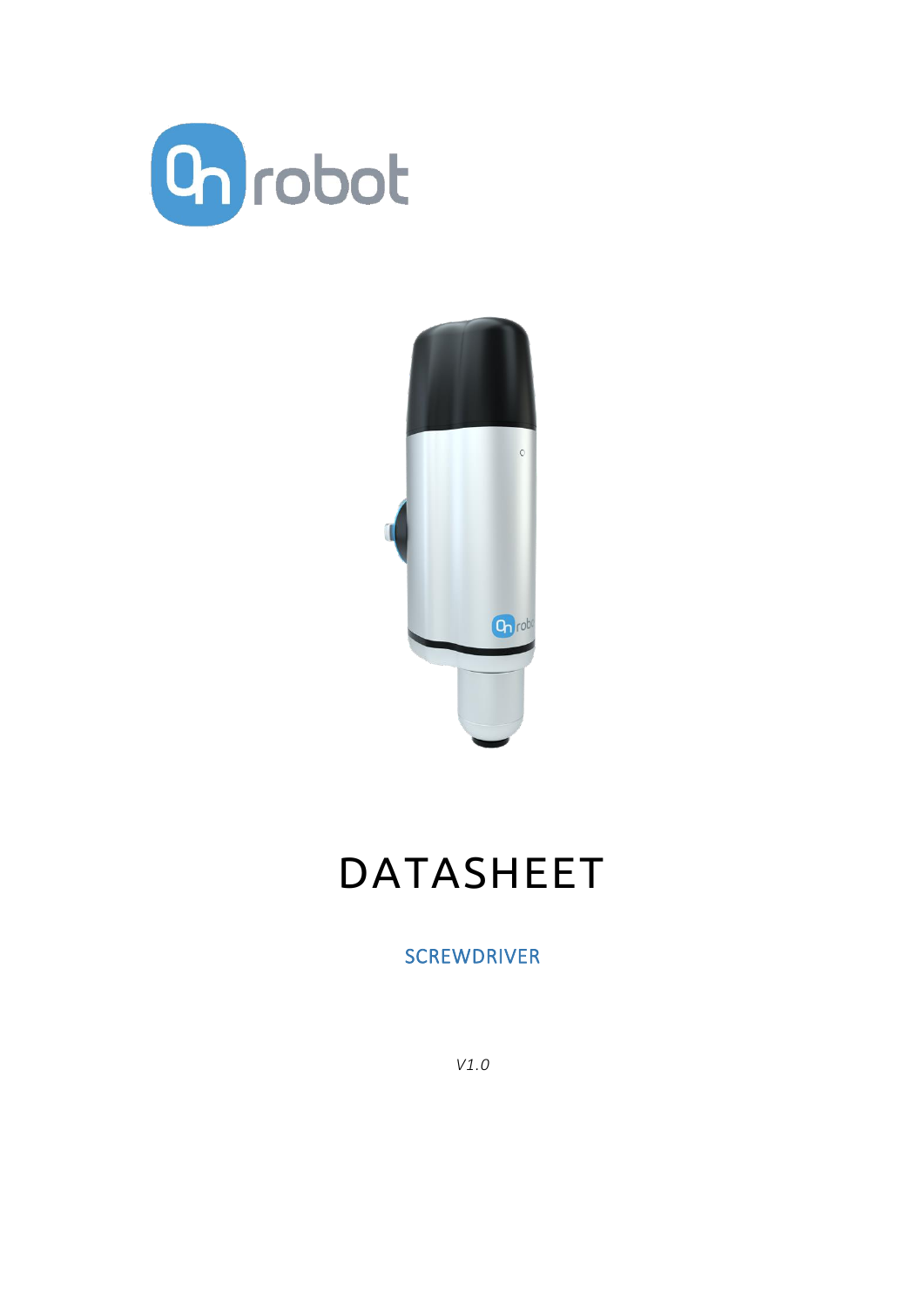| <b>General Properties</b>       |                                | <b>Minimum</b>                               | <b>Typical</b>           | <b>Maximum</b> | <b>Unit</b>              |  |
|---------------------------------|--------------------------------|----------------------------------------------|--------------------------|----------------|--------------------------|--|
| Torque range                    |                                | 0.15<br>0.11                                 | $\overline{\phantom{0}}$ | 5<br>3.68      | [Nm]<br>[lbft]           |  |
| Torque<br>accuracy*             | If torque < 1.33 Nm/ 0.98 lbft |                                              | 0.04<br>0.03             |                | [Nm]<br>[lbft]           |  |
|                                 | If torque > 1.33 Nm/ 0.98 lbft |                                              | 3                        | ÷              | $[\%]$                   |  |
| Output speed                    |                                |                                              | ۰                        | 340            | [RPM]                    |  |
| Screw length within full safety |                                |                                              | ۰                        | 35<br>1.37     | [mm]<br>[inch]           |  |
| Shank stroke (screw axis)       |                                |                                              |                          | 55<br>2.16     | [mm]<br>[inch]           |  |
| Shank preload (adjustable)      |                                | 0                                            | 10                       | 25             | [N]                      |  |
| Safety feature force            |                                | 35                                           | 40                       | 45             | [N]                      |  |
| Storage temperature             |                                | 0<br>32                                      |                          | 60<br>140      | [°C]<br>$[\hat{ }$ F $]$ |  |
| Motor (x2)                      |                                | Integrated, electric BLDC                    |                          |                |                          |  |
| <b>IP Classification</b>        |                                | <b>IP54</b>                                  |                          |                |                          |  |
| <b>ESD Safe</b>                 |                                | Yes                                          |                          |                |                          |  |
| <b>Dimensions</b>               |                                | 308x86x114<br>[mm]<br>12.1x3.4x4.5<br>[inch] |                          |                |                          |  |
| Weight                          |                                | 2.5<br>[kg]<br>5.51<br>[lb]                  |                          |                |                          |  |

\* See **Torque accuracy graph** for further information.

| <b>Operating Conditions</b>        | <b>Minimum</b> | <b>Typical</b> | <b>Maximum</b> | <b>Unit</b>                  |
|------------------------------------|----------------|----------------|----------------|------------------------------|
| Power supply                       | 20             | 24             | 25             | [V]                          |
| Current consumption                | 75             |                | 4500           | [mA]                         |
| Operating temperature              | 41             |                | 50<br>122      | $\Gamma$ <sup>c</sup><br>ݰFİ |
| Relative humidity (non-condensing) |                |                | 95             | [%]                          |
| Calculated MTBF (operating life)   | 30.000         |                | -              | [Hours]                      |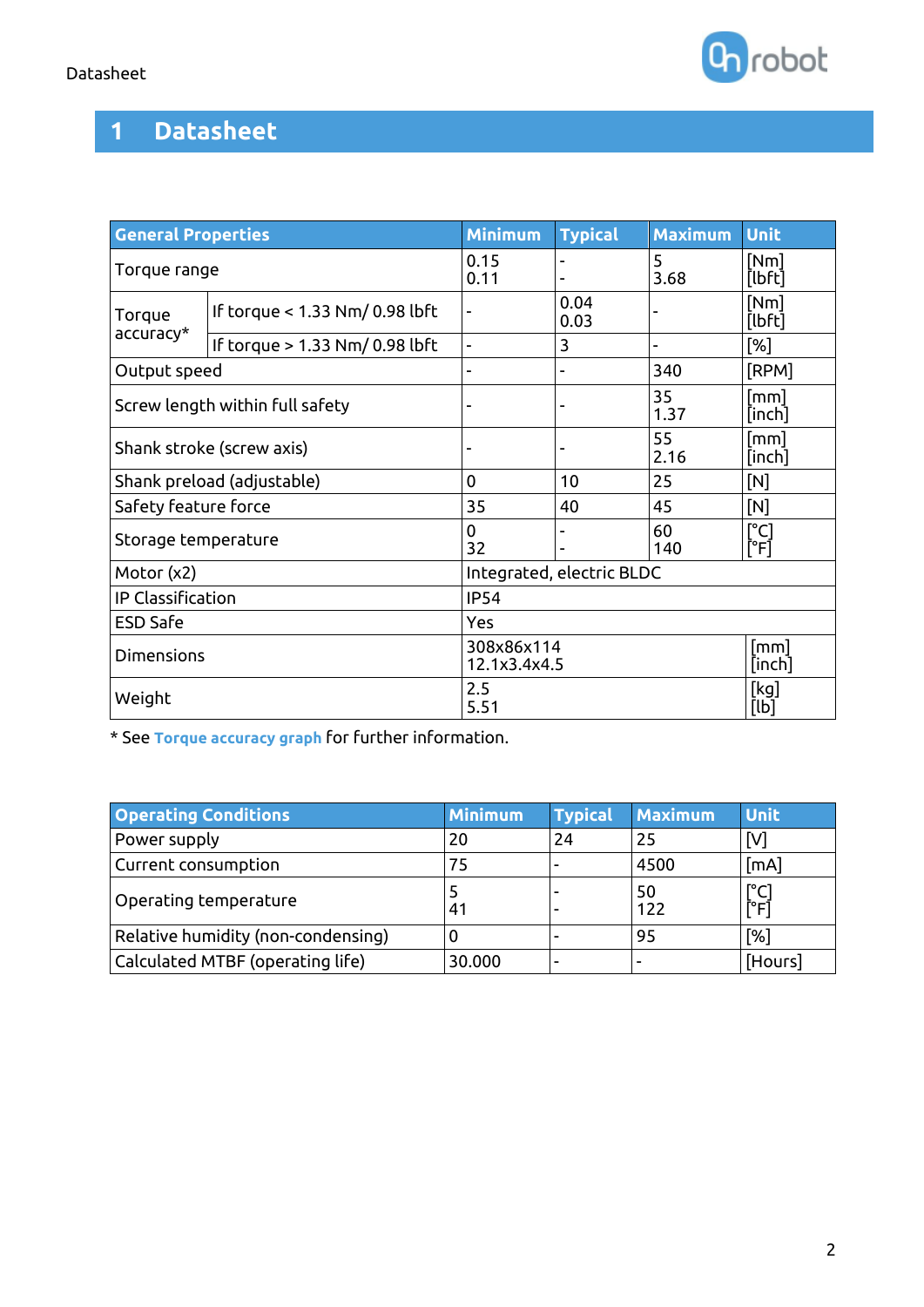

| <b>Supported Screws</b>            |                |                                   |                                      |                  |                  |                    |  |
|------------------------------------|----------------|-----------------------------------|--------------------------------------|------------------|------------------|--------------------|--|
| Material type                      |                | Magnetic                          |                                      |                  |                  |                    |  |
| Screw length                       |                | Up to 50 mm (35 mm thread length) |                                      |                  |                  |                    |  |
| Head type                          |                | Cylinder                          |                                      |                  | Counter sunk     | <b>Button</b> head |  |
| Appearance                         |                |                                   | <b>HARRICA CONTENTION</b><br>$\odot$ | $\odot$          |                  |                    |  |
| Standard                           |                | Din 912 /<br>ISO 4762             | <b>ISO 14579</b>                     | <b>ISO 14580</b> | <b>ISO 14581</b> | <b>DIN 7985A</b>   |  |
|                                    | M1.6           |                                   | N/A                                  | N/A              | N/A              | N/A                |  |
| Supported<br>Thread<br><b>Size</b> | M <sub>2</sub> |                                   |                                      | N/A              |                  |                    |  |
|                                    | M2.5           |                                   |                                      | N/A              |                  |                    |  |
|                                    | M <sub>3</sub> |                                   |                                      |                  |                  |                    |  |
|                                    | M4             |                                   |                                      |                  |                  |                    |  |
|                                    | M <sub>5</sub> |                                   |                                      |                  |                  |                    |  |
|                                    | M6             |                                   |                                      |                  |                  |                    |  |

#### **Torque accuracy graph**



Torque accuracy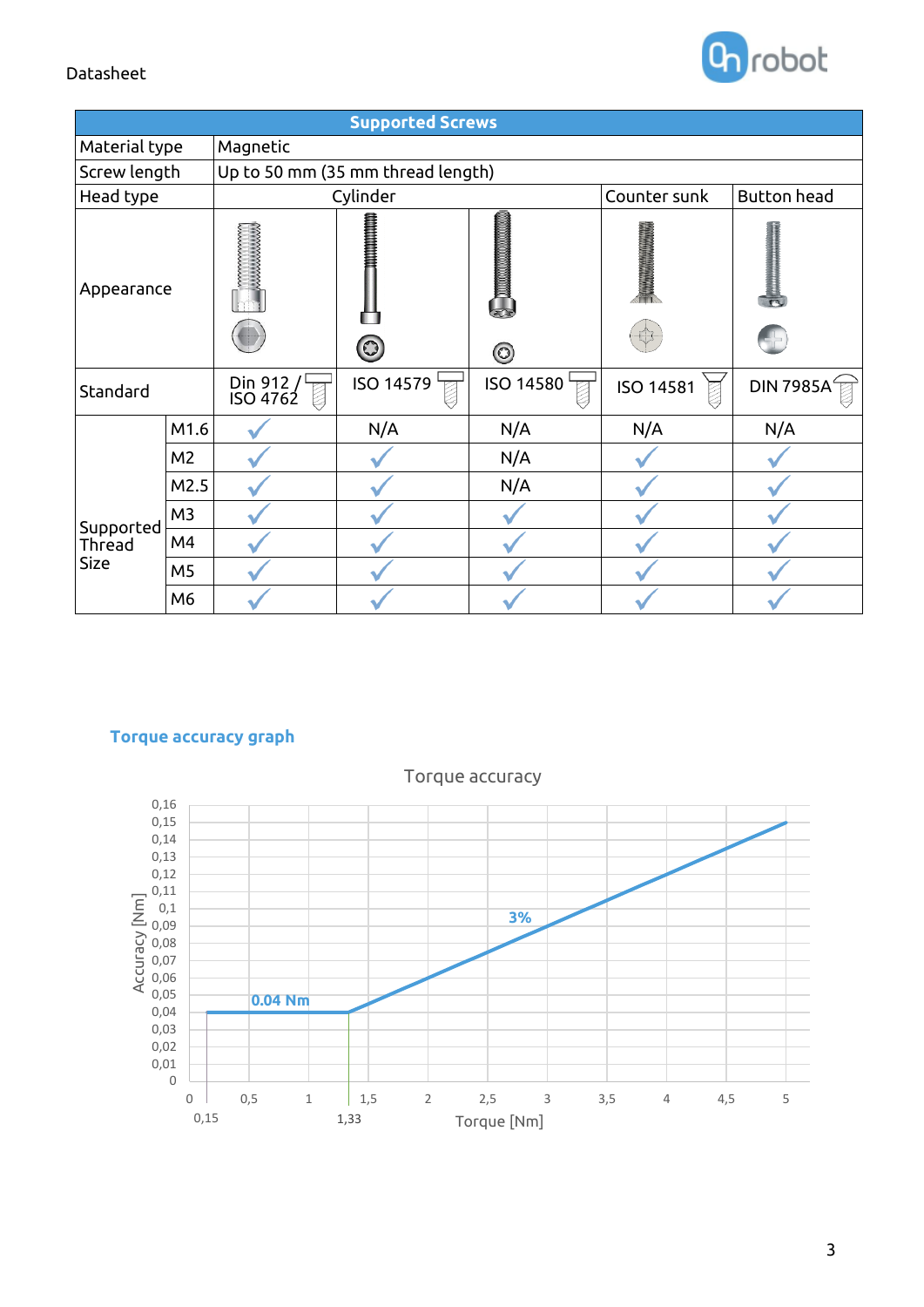

#### **Screw-bit system**

This system will highly increase the efficacy of the screws to be picked up, aligned with the bit, moved around with the Screwdriver and screwed in/out. Therefore, it is highly recommended to set up the Screw-bit System correctly to keep a high success rate.

Example of the Screw-bit System for an ISO 14579 screw.



The sections below explain the different components of the Screw-bit System and how to set it up correctly.

Before that, on the next page, an overview of the items needed depending on the Screw type and size is shown.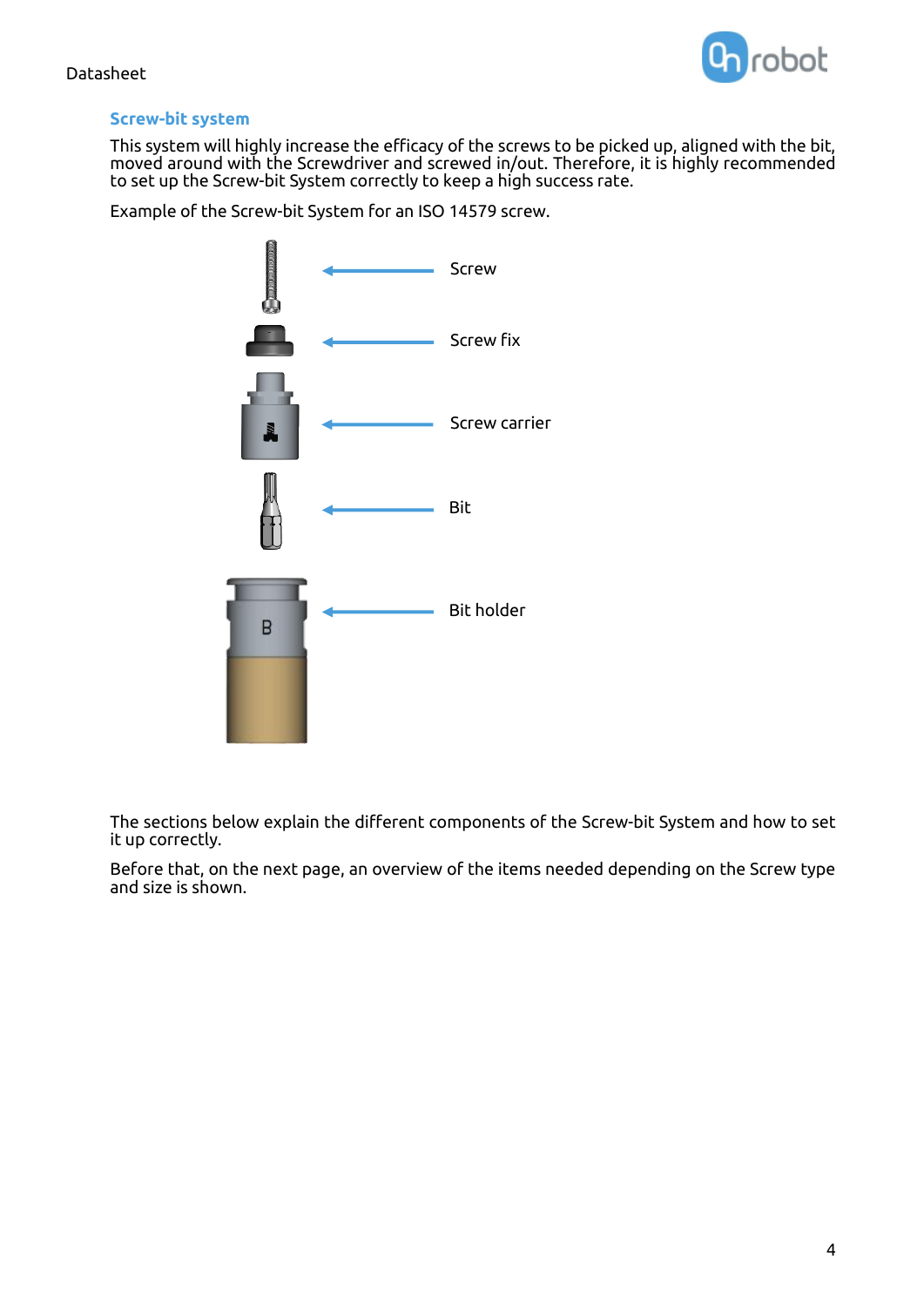

## **Items needed depending on Screw type and size**

| Items needed depending on Screw type and size |                                                              |                                                         |                                                       |                                                                                    |                                                                     |
|-----------------------------------------------|--------------------------------------------------------------|---------------------------------------------------------|-------------------------------------------------------|------------------------------------------------------------------------------------|---------------------------------------------------------------------|
| Head type                                     |                                                              | Cylinder                                                |                                                       | Counter sunk                                                                       | <b>Button head</b>                                                  |
| <b>Screw</b><br>Standard                      | Din 912 / $\sqrt{2}$<br><b>ISO 4762</b>                      | ISO 14579                                               | ISO 14580                                             | <b>ISO 14581</b>                                                                   | <b>DIN 7985A</b>                                                    |
| Thread<br>Size                                | Bit holder, bit, crew carrier and screw fix needed           |                                                         |                                                       |                                                                                    |                                                                     |
| M1.6                                          | <b>851.5</b><br>M1.6<br>M1.6<br>B<br>$\overline{\mathbf{u}}$ | N/A                                                     | N/A                                                   | N/A                                                                                | N/A                                                                 |
| M <sub>2</sub>                                | $\circledcirc$ S1.5<br>M <sub>2</sub><br>$M2-3$<br>Α<br>A    | <b>OT6</b><br>M <sub>2</sub><br>$M2-3$<br>А<br>$\prec$  | N/A                                                   | <b>OT6</b><br>M <sub>2</sub><br>B<br>$\varpi$                                      | <sup> PH1</sup><br>M <sub>2</sub><br>B<br>$\overline{a}$            |
| M2.5                                          | $\circledcirc$ S2<br>M2.5<br>$M2-3$<br>A<br>A                | <b>OT8</b><br>M2.5<br>$M2-3$<br>А<br>A                  | N/A                                                   | ©T8<br>M2.5<br>B<br>$\varpi$                                                       | <sup> PH1</sup><br>M2.5<br>B<br>$\overline{\mathbf{u}}$             |
| M <sub>3</sub>                                | <b>⊙S2.5</b><br>M <sub>3</sub><br>$M2-3$<br>Α<br>$\prec$     | <b>©T10</b><br>M <sub>3</sub><br>$M2-3$<br>A<br>$\prec$ | <b>OT10</b><br>M <sub>3</sub><br>$M2-3$<br>A<br>A     | <b>OT10</b><br>M <sub>3</sub><br>A                                                 | <sup><sup>     2</sup>∞ PH1</sup><br>M <sub>3</sub><br>A            |
| M4                                            | <b>⊙S3</b><br>M4<br>M4-6<br>A<br>A                           | <b>OT20</b><br>M4<br>M4-6<br>$\blacksquare$<br>A<br>A   | <b>OT20</b><br>M4<br>M4-6<br>Α<br>A                   | <b>OT20</b><br>M4<br>٥Ο<br>A<br>$\overline{\mathbf{A}}$                            | <sup><sup><sup></sup> PH<sub>2</sub></sup></sup><br>M4<br>A<br>A    |
| M <sub>5</sub>                                | <b>⊙S4</b><br>M <sub>5</sub><br>M4-6<br>A<br>$\prec$         | <b>OT25</b><br>M <sub>5</sub><br>M4-6<br>Α<br>A         | <b>OT25</b><br>M <sub>5</sub><br>M4-6<br>A<br>$\prec$ | <b>©T25</b><br>M <sub>5</sub><br><b>MO</b><br>$\prec$<br>$\boldsymbol{\mathsf{A}}$ | M <sub>5</sub><br><b>the O</b><br>¢<br>A                            |
| M <sub>6</sub>                                | <b>⊙S5</b><br>M <sub>6</sub><br>M4-6<br>A<br>A               | <b>©T30</b><br>M6<br>M4-6<br>A<br>$\prec$               | <b>OT30</b><br>M6<br>M4-6<br>A<br>A                   | <b>C</b> T30<br>M <sub>6</sub><br><b>MINO</b><br>A<br>$\prec$                      | <sup><sup><sup></sup> PH3</sup></sup><br>M <sub>6</sub><br>‴ G<br>A |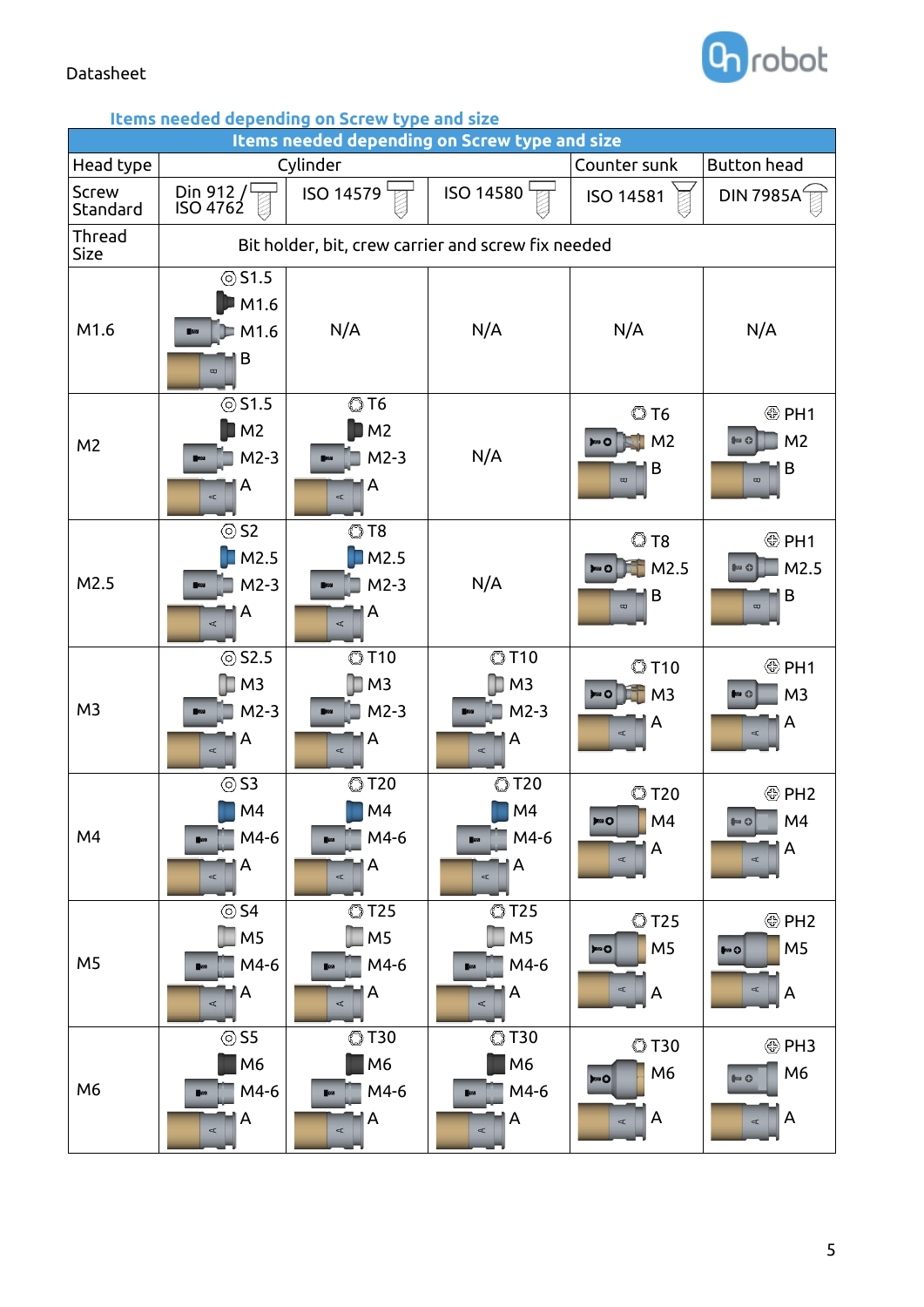

#### **1. Screws**

The first step is to know what type of screw is going to be used. The screw type will define what type of bit, screw carrier, screw fix (if any) and bit holder shall be used.

The recommended screw types for the Screwdriver are the ones that have the properties mentioned previously on the **Supported Screws table**.

#### **2. Bit holder**

Select the right bit holder depending on the screw type and size to maximize the efficacy of the Screw-bit System based on the table on section **Items needed depending on Screw type and size**

The Bit holder generates a magnetic force that will keep the screw attached and aligned to the bit. The Bit holder **A** generates a higher magnetic force than **B**. Therefore, the bit holder B is commonly used for the smaller and lighter screws.

#### **3. Bits**

Select the right bit depending on the screw type and size to maximize the efficacy of the Screwbit System based on the table on section **Items needed depending on Screw type and size**

The bits have signifiers to help identifying what bit type and size these are.

|                                                          | <b>Screw type standard Shows bit size and type</b> |
|----------------------------------------------------------|----------------------------------------------------|
| Din 912 / ISO 4762                                       |                                                    |
| <b>ISO 14579</b><br><b>ISO 14580</b><br><b>ISO 14581</b> | $T-30$                                             |
| <b>DIN 7985A</b>                                         | PH <sub>3</sub>                                    |

Supported bit shank properties:

- Type 1/4" HEX
- Length 25 mm



#### **NOTE**:

Bits longer that 25 mm could be used. However, the screw carrier and the screw fix might not hold the screw properly in place.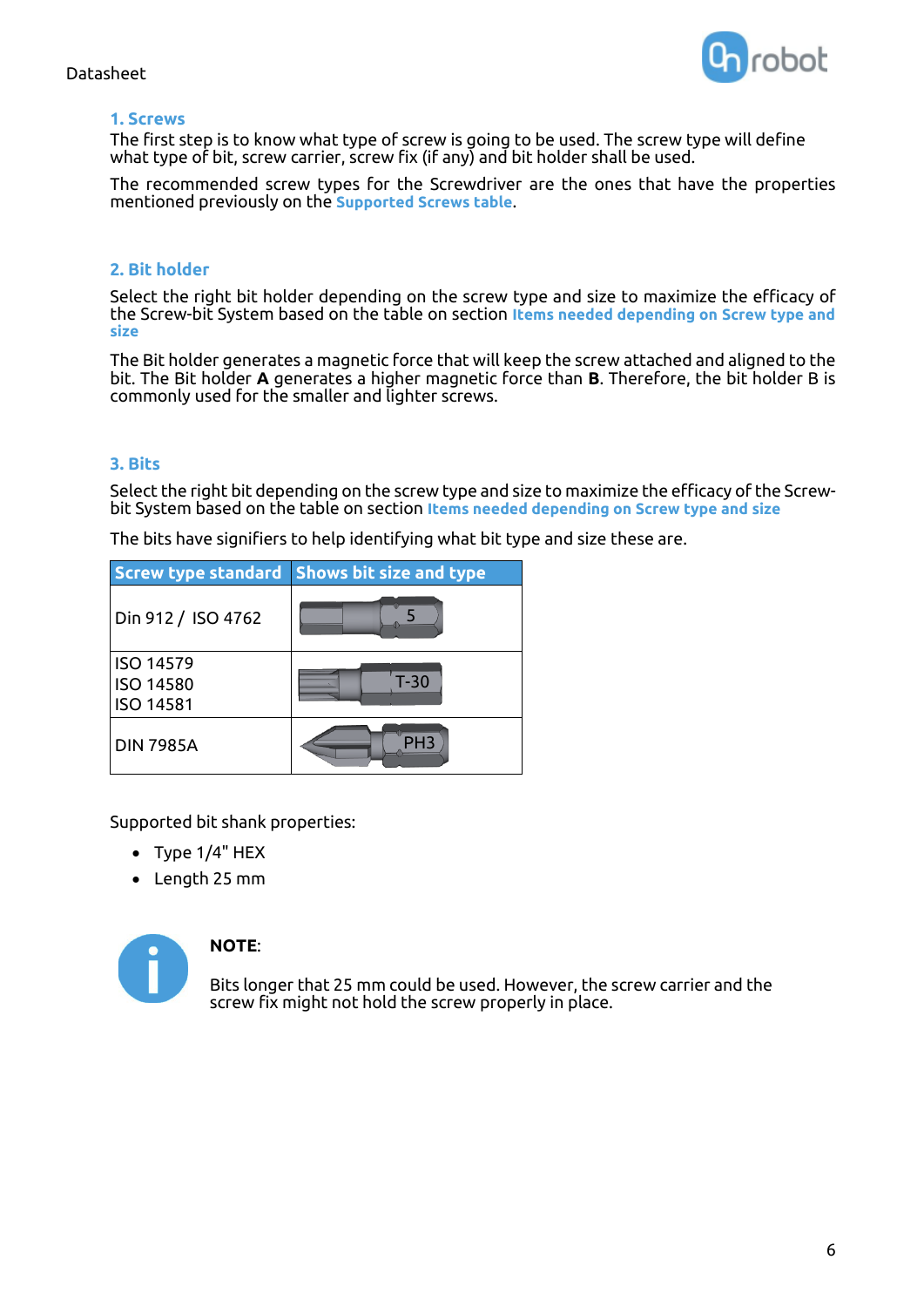

#### **4. Screw carrier and screw fix**

Select the right screw carrier and screw fix depending on the screw type and t size to maximize the efficacy of the Screw-bit System based on the table on section **Items needed depending on Screw type and size**

The screw carriers have signifiers to help identifying what screw type and size these can be used with.



The screw fixes are only needed for the Din 912, ISO 4762, ISO 14579 and ISO 14580 screw types. The screw fixes also have signifiers to show what size of screw they support.



All screw carries must be adjusted to ensure a high performance of the Screw-bit System.

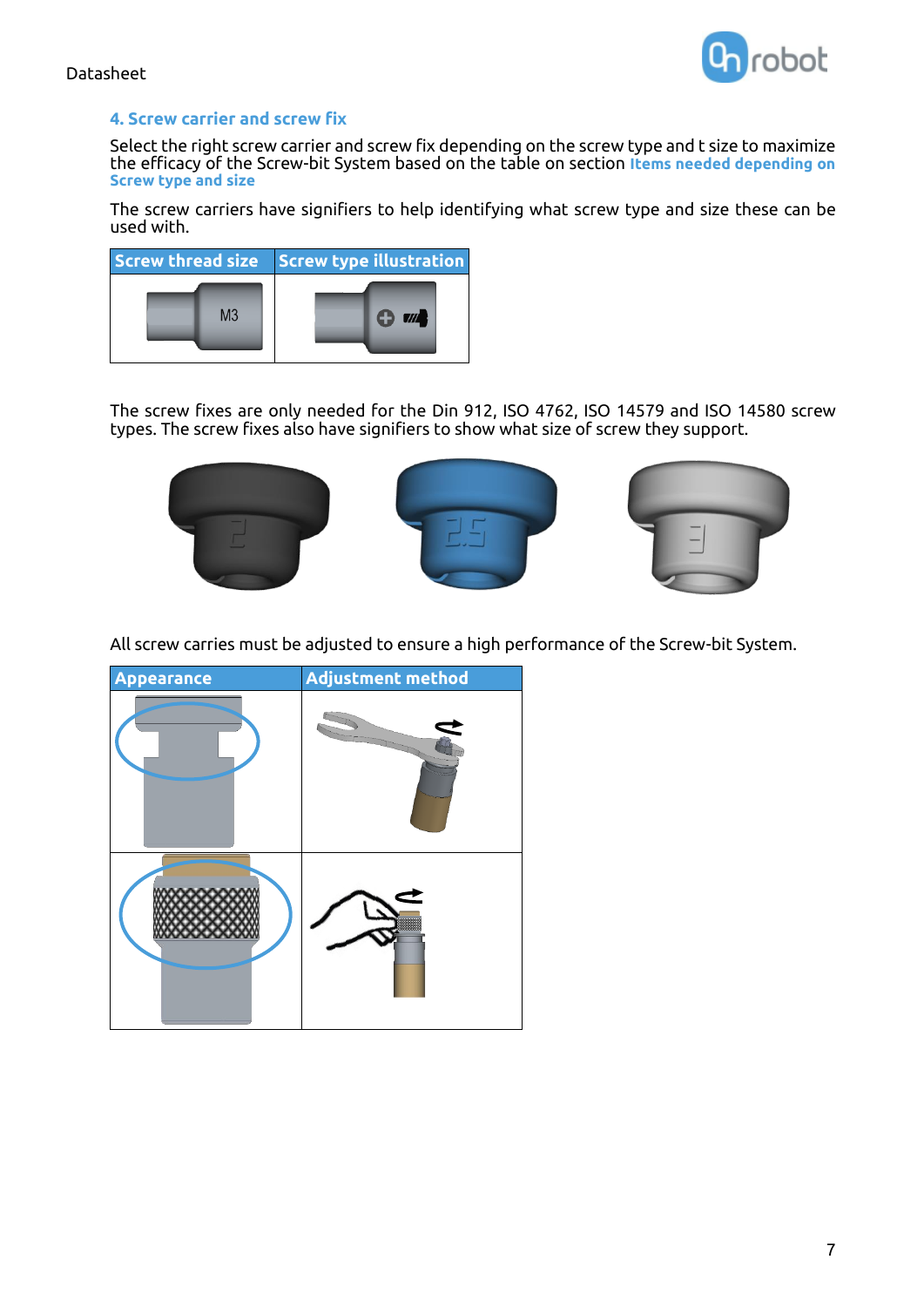

The screw carries must be adjusted so that the screw head seats stable on the screw carrier avoiding a gap in between. See the pictures below as reference.



When this is achieved, remove the screw and push in the screw fix (only Din 912, ISO 4762, ISO 14579 and ISO 14580 screw types)

The final setup of the Screw-bit System with the screw in place should look like picture below.

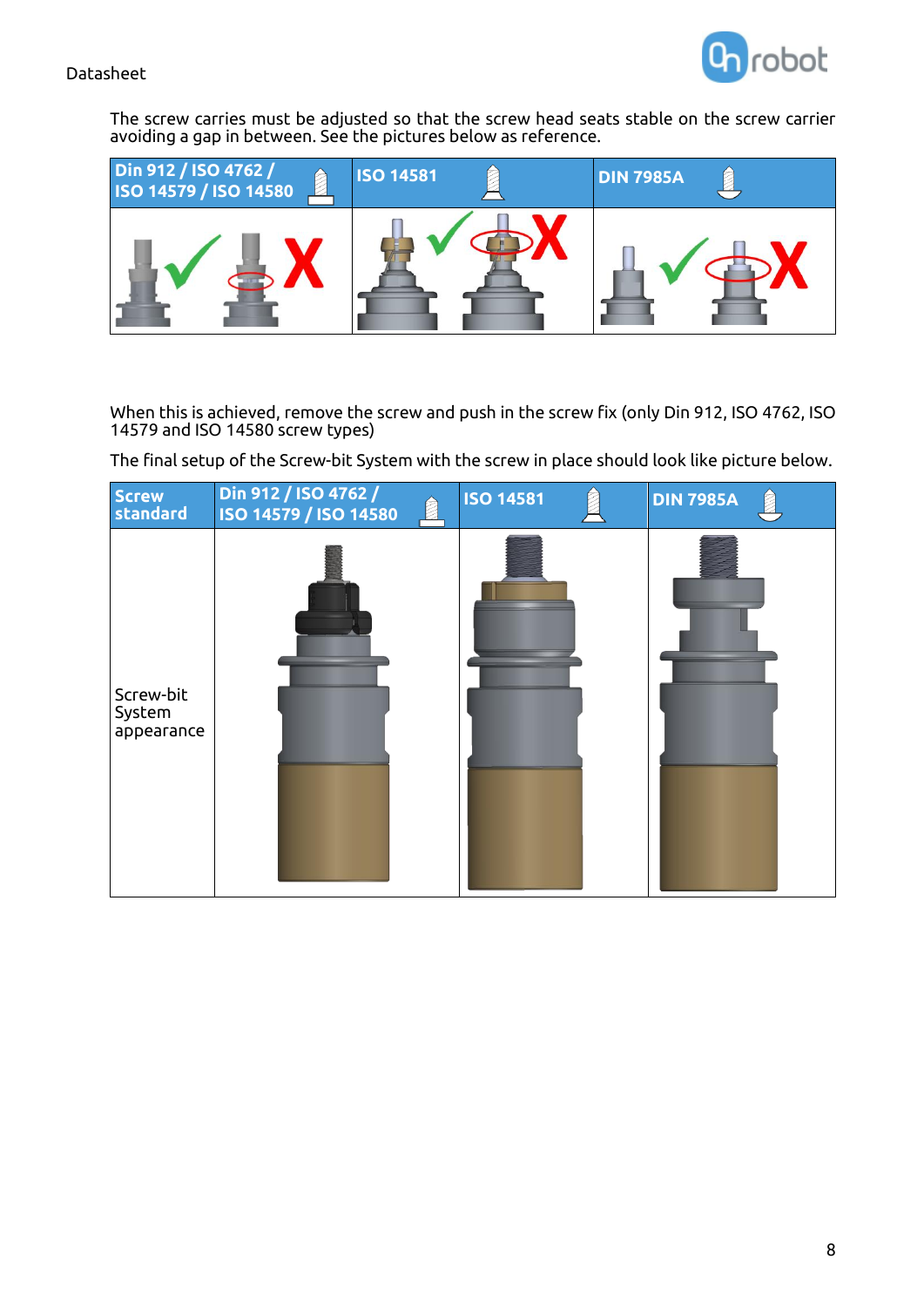

#### **5. Attaching and detaching the Screw-bit System to/from the Screwdriver**

The last step is to attach the system to the Screwdriver by placing the hex shape of the bit holder inside of the end of the screwdriver's shank as shown in the picture below. The system will be attached to the screwdriver by a magnetic force.



To remove the Bit holder from the screwdriver's shank, follow the bullets below:

1. Move the shank all the way out to position 55 by operating the user interface in the robot or in the Web Client.

2. As shown in the images below, use the provided key to grab the Bit holder.

3. While holding the key, move the shank inwards by operating the user interface in the robot or in the Web Client.



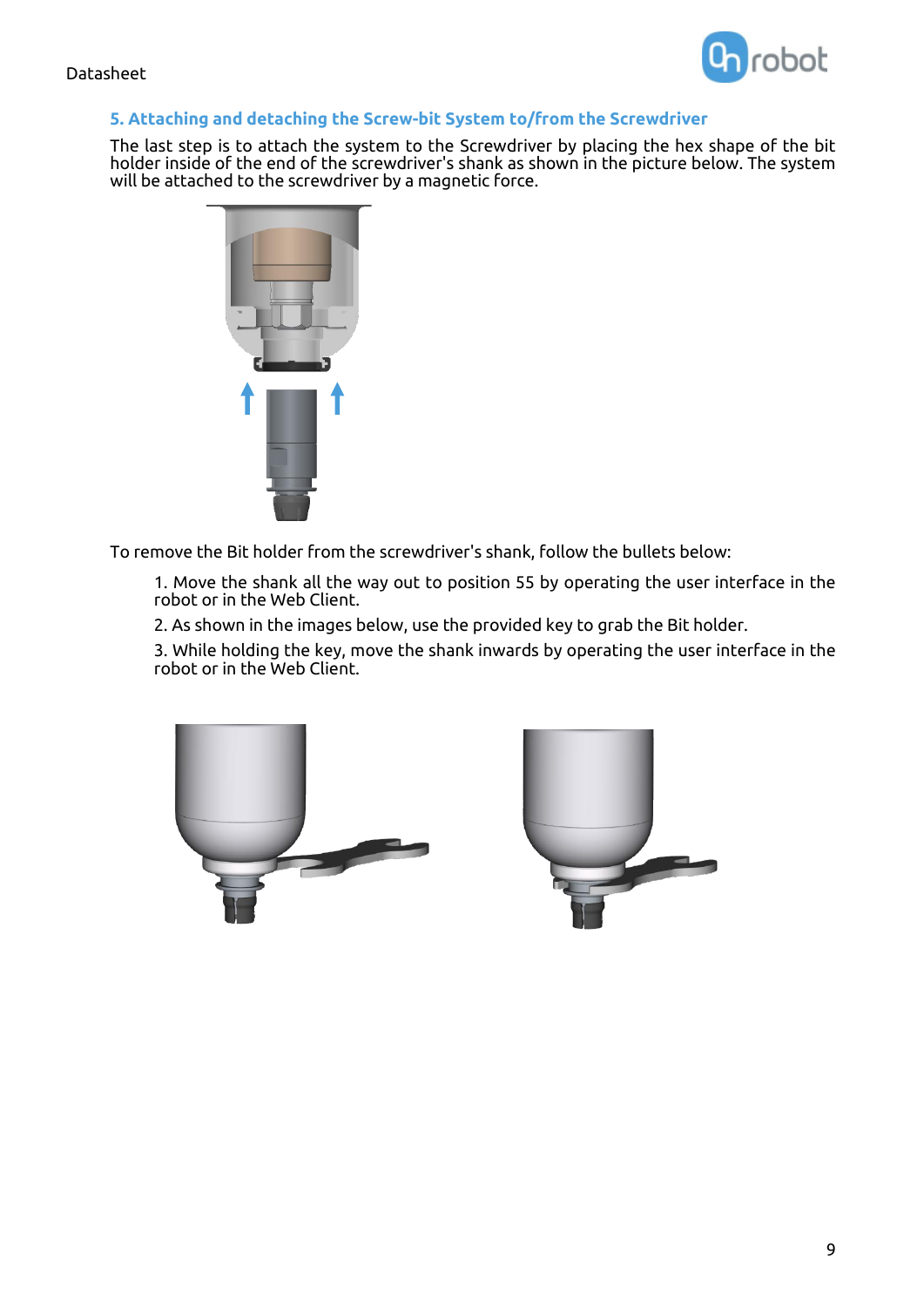#### **Screwdriver position to execute commands**

To successfully execute the screwdriver commands, it is fundamental to position the screwdriver correctly. This is achieved if the following two conditions are met:

1. The Screw-bit System must be perfectly aligned to the screw or thread.

2. The distance between the Screwdriver's bottom part and the surface where the action takes place must be within the range of 0-8 mm.

### **LED - Device status**

The screwdriver has a LED that shows the device status.

| <b>Color</b>    | <b>Device Status</b>              |
|-----------------|-----------------------------------|
| No light        | Power missing                     |
| Steady green    | Ready to work - Idle - Static     |
| Blinking green  | Initializing                      |
| Steady orange   | Busy – Moving/rotating shank      |
| Blinking orange | Operational malfunction           |
| Steady red      | Not working – Hardware<br>problem |
| Blinking red    | Safety – Emergency stop           |









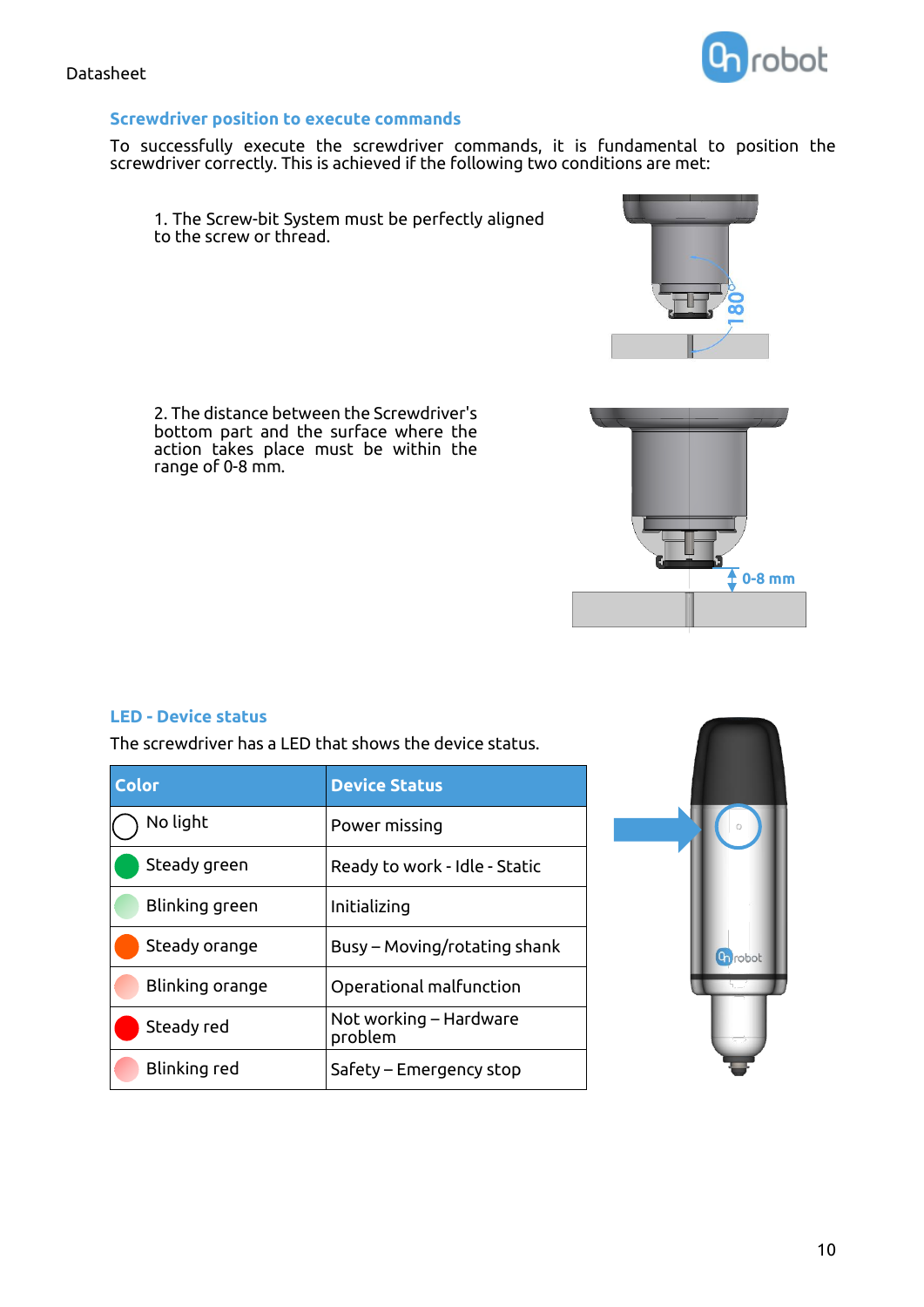



#### **Torque angle curve and torque gradient**

The torque gradient shows how the torque is applied in the last phase of the Tightening screw command. This could be used as an indicator to detect if a Tightening command is performed correctly.

For instance, the torque gradient could be different if:

- The hole thread is not long enough
- The hole thread is different from the screw thread
- The hole thread is not clean (for instance by deburrs from CNC machining)
- The friction between the screw thread and the hole thread is too low or too high
- The friction between the screw head and the tighten part is too low or too high

A torque gradient variable is made available to be checked in the robot program.

The graph below shows a normal Torque/Angle curve. In this case has been made with a M4 screw and 2.4 Nm as target torque.